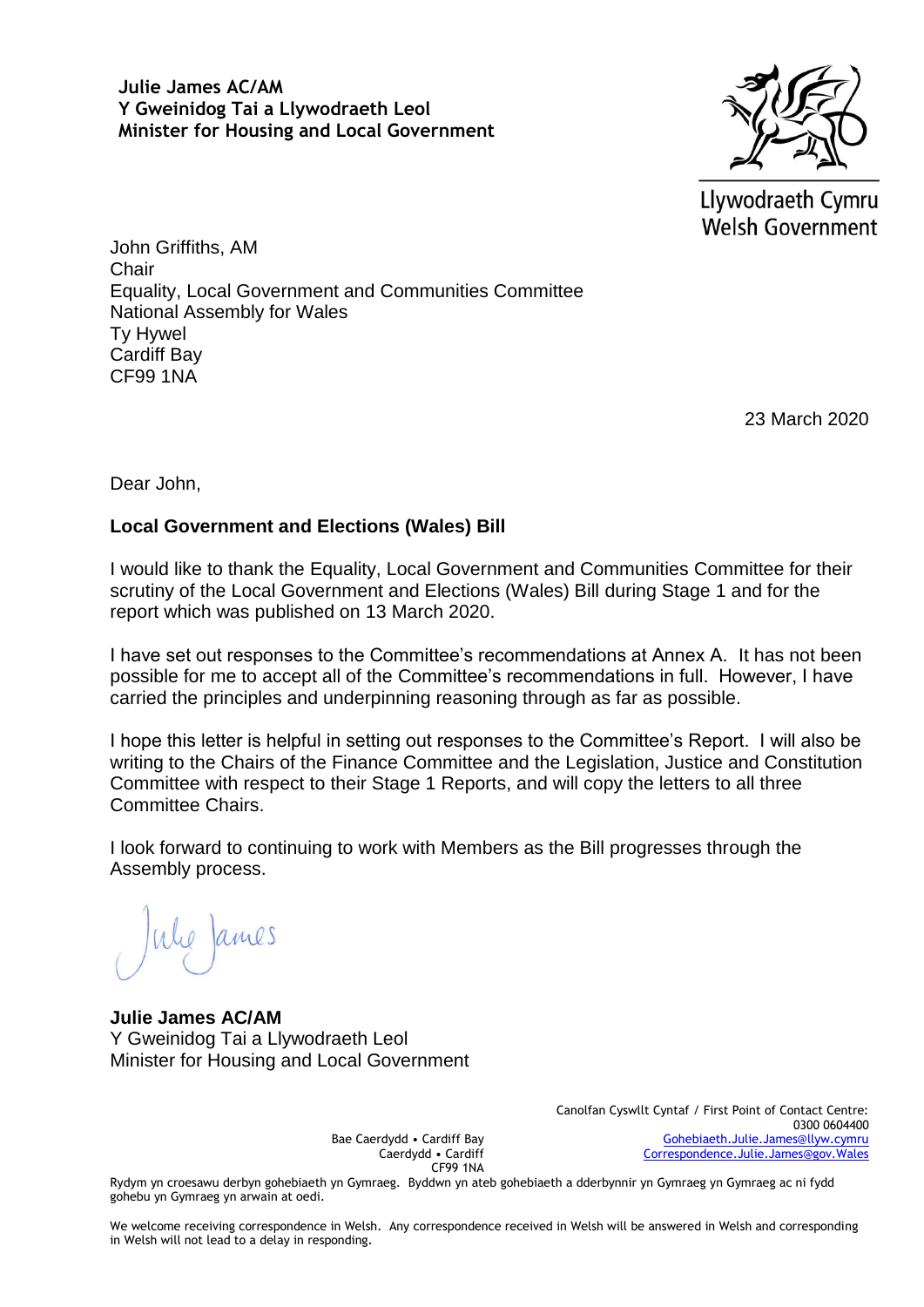# **Annex A: Response to Equality, Local Government and Communities Committee Stage 1 Report Conclusions and Recommendations**

# **Recommendation 1. We recommend that the general principles of the Local Government and Elections (Wales) Bill are agreed by the Assembly**

**I note and welcome this recommendation** and the support of the Committee for the general principles of the Bill. I would like to thank each member of the Committee for their considered and thorough scrutiny of the Bill.

**Recommendation 2. We recommend that the Bill should be amended to include specific provision to roll out an adequate level of education on politics and democracy in Wales across all schools. In particular, young people from the ages of 14 and 15 should receive this education to prepare them for voting at 16 years old. This programme of political awareness should be accompanied by clear lesson plans to empower teachers to deliver the lessons**

**I recognise the intention behind the Committee's recommendation, however, I do not accept this recommendation** as I do not consider that express provision needs to be made on the face of the Bill as work is already being taken forward.

We are developing educational resources, adopting a two phase approach. This will enable us to inform first time voters in the immediate term and develop ethical, informed citizens of Wales, and the world, in the longer term. We are using the delivery mechanisms available to us through both the existing school curriculum and the new curriculum being developed.

Phase one resources will be designed for delivery within the current curriculum for both learners and practitioners to use (although they will also continue to be relevant and accessible in the longer term) while phase two resources will be integrated into the new curriculum. These resources will help develop a generation of politically engaged and informed young people.

Phase one resources will be published by September 2020 so schools (and colleges, youth groups and others) can plan the use of these resources in the 2020-21 academic year. They will be standalone, to be delivered by schools in assemblies, on extra-curriculum days, as part of their Personal and Social Education as well as outside schools in settings such as youth groups.

There are also opportunities for learners to explore politics within the current curriculum, through the Welsh Baccalaureate. Officials are working to generate a teaching and learning resource pack for KS4 Welsh Baccalaureate students as part of the Global Citizenship Challenge.

We are also working on developing professional learning resources to support teachers to deliver political education and deal with situations that may arise from the extension of the franchise and questions on political issues.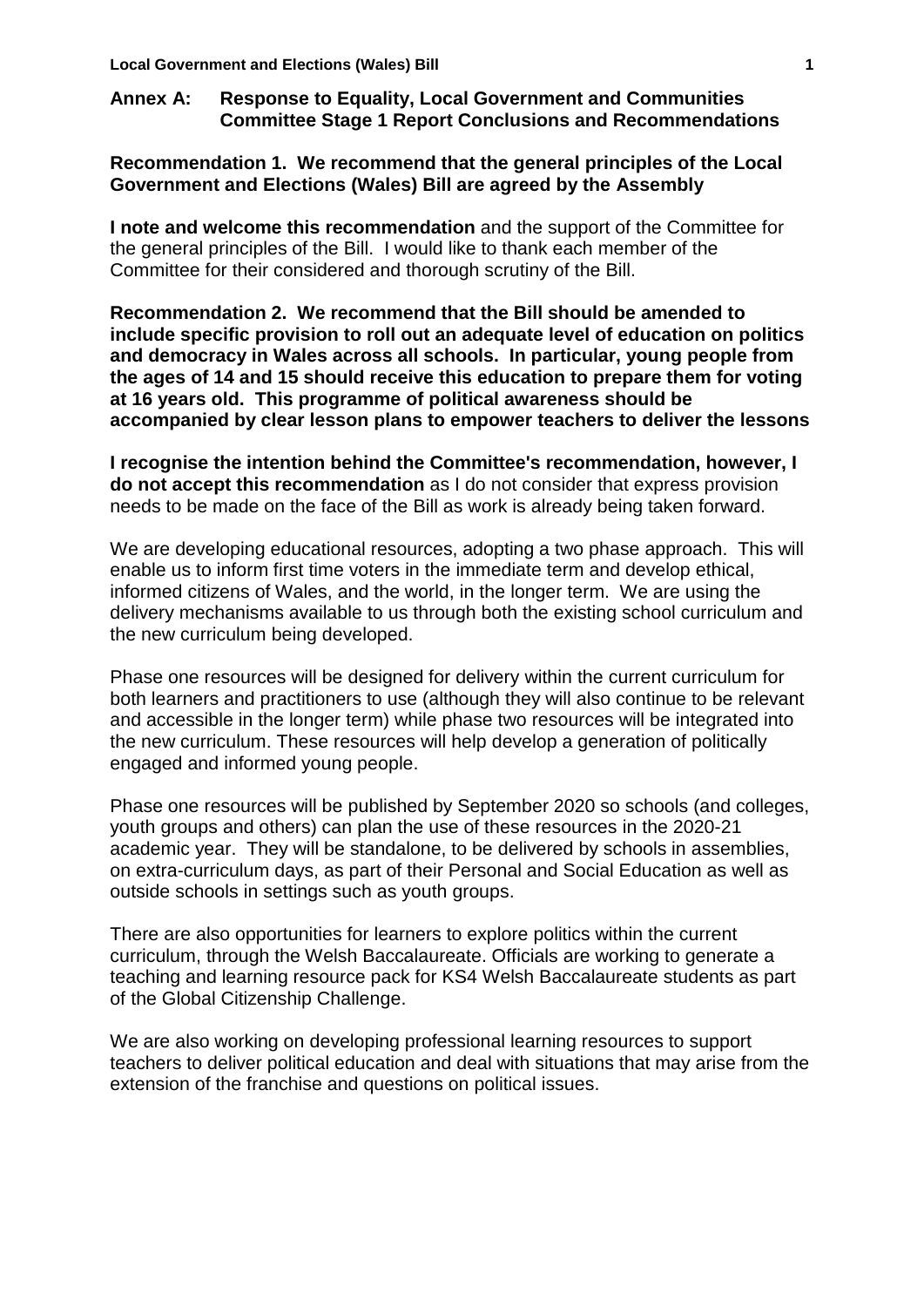## **Recommendation 3. We recommend that the duty in section 4 is extended to include a specific duty on electoral registration officers to promote awareness and provide assistance to relevant young people**

**I do not accept this recommendation.** Local authorities have a duty towards a number of children as a corporate parent so imposing a duty to promote awareness and provide assistance to young people in respect of electoral arrangements is an extension of this role.

Young people of 14 to 17 years to whom this duty applies are voting for the first time and I consider there should be a specific duty on authorities to target this cohort of new voters. I also intend to bring forward a stage 2 amendments to extend the definition in section 4 of the Bill to include care leavers within that age bracket.

Ensuring the promotion of democratic participation is something for which the whole local authority should take responsibility, electoral registration officers already have a specific duty to ensure the accuracy and completeness of the electoral register therefore I do not consider that a further duty is required.

**Recommendation 4. We recommend that the Welsh Government undertakes an engagement programme with the WLGA, principal councils and communities across Wales around reforming voting arrangements for local government elections. This work should include giving consideration to the impact that STV could have on increasing diversity among candidates and exploring mechanisms for citizens to express their views to principal councils on the voting system used**

**I do not accept this recommendation.** I consider this could undermine the principle expressed in the Bill, namely the introduction of choice meaning the voting system is a matter for local determination.

If a council expresses interest in considering a change to STV we will work with them to ensure all the implications are fully thought through and local people are fully involved. Citizens are able to express their views in respect of the voting system to be used as a council considering a change in voting system, must consult:

- Local government electors in the council's area;
- The community councils in the area; and
- Such other persons as it considers appropriate

**Recommendation 5. We recommend that the provision in section 13 is amended to include a duty on the Welsh Ministers to consult with the Electoral Commission before it makes rules about the conduct of local elections in Wales**

**I recognise the intention behind the Committee's recommendation and agree, in principle that an amendment should be made to this section.** Section 13 of the Bill inserts a new section 36A into the Representation of People Act 1983. As currently drafted section 36A does not subject the Welsh Minister to a statutory consultation requirement. I intend to bring forward an amendment which would require the Welsh Ministers to consult 'such persons as they consider appropriate'. This would be consistent with other similar electoral powers in the Bill. Given the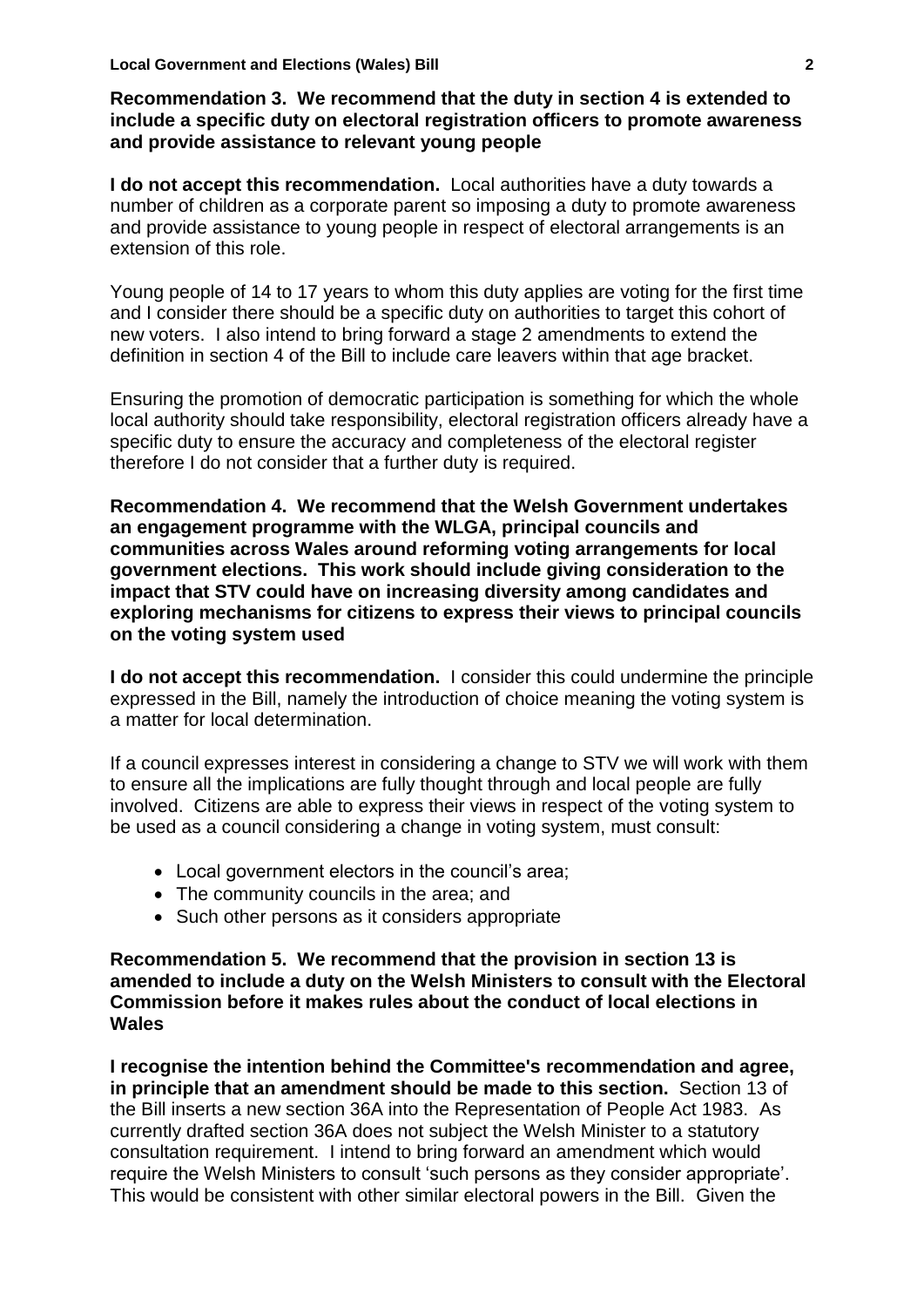#### **Local Government and Elections (Wales) Bill 3**

nature of the Electoral Commission's role they would clearly be captured by this requirement. I also consider that this amendment will provide for a wider consultation, capturing, in addition to the Electoral Commission, the wider electoral community, Electoral Registration Officers, principal councils, community councils etc.

#### **Recommendation 6. We recommend that the requirements on the Welsh Ministers to consult before making an Order to change the ordinary day of local elections are extended to include the Electoral Commission as a statutory consultee**

**I recognise the intention behind the Committee's recommendation, however, I do not accept this recommendation.** Prior to making an order to change the ordinary day of local elections the Welsh Ministers are required to consult 'such persons as they consider appropriate'. As stated in the committee's report the Electoral Commission is recognised as an independent body with responsibility for overseeing elections, and I agree it is appropriate it be consulted prior to these regulations being made. As the existing consultation requirement will provide for this I do not consider it necessary to provide for additional prescription on the face of the Bill. If the Welsh Ministers failed to consult with the Commission, they could at risk of being challenged for failing to consult with 'appropriate persons'.

**Recommendation 7. We recommend that the provisions relating to registration without application are amended to ensure that individuals registered in this way are placed on the closed electoral register rather than the open register** 

**I recognise the intention behind the Committee's recommendation, however, I do not accept this recommendation.** The provisions in respect of registration without application are subject to commencement by Order.

As the provisions are currently drafted an elector would be put on the full register 28 days after their addition through registration without application. The full register is the one used at elections and is not the one available to buy e.g. from credit agents. Under the provisions, the elector can request not to be included on the edited register. The edited register is the one that can be sold etc. Therefore electors will have to a choice of being on the full register or full and edited register. However given the range of electoral reforms currently being undertaken in Wales we have decided not to commence these provisions upon Royal Assent, rather we will commence them by Order. This will allow the current suite of reforms to be embedded before administrators are asked to consider additional changes.

Prior to commencing we will work closely with electoral administrators and Electoral Registration Officers to consider all matters relating to the implementation of registration without application. Should further provision be necessary consideration will be given to the making regulations under the new section 9ZA(4) of the Representation of People Act 1983, as inserted by section 22 of the Bill.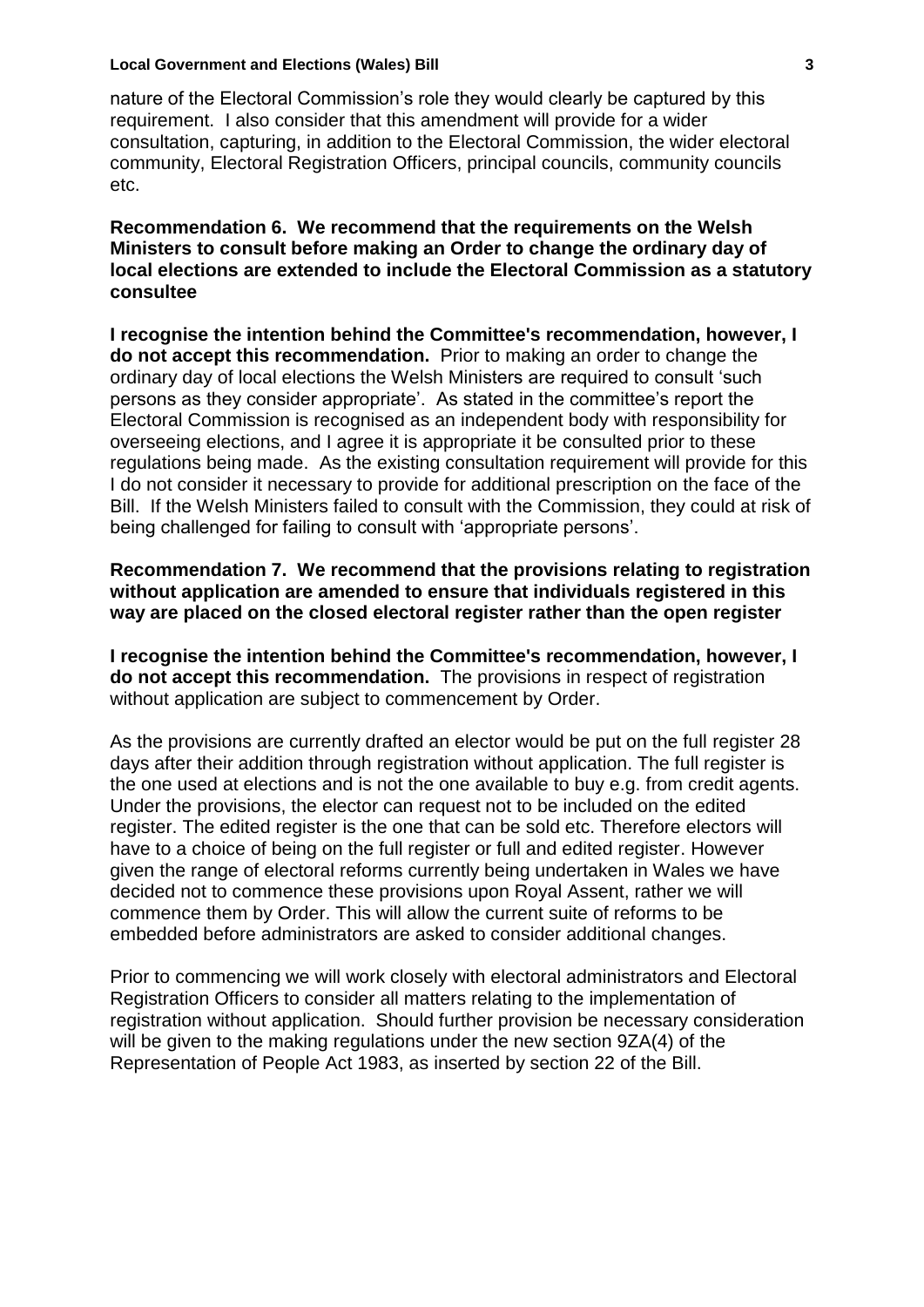**Recommendation 8. We recommend that, in light of the significant policy change to allow employees of principal councils, bar those in politically restricted posts, to stand for election to the council which employs them, the Welsh Government should work with the WLGA and trade unions to develop guidance to staff and managers on dealing with the implications, particularly where unsuccessful staff continue their employment**

**I accept the principle behind this recommendation.** The intention of the provisions is to allow those with the best knowledge of their communities to stand for elections without having to resign before being elected. These provisions bring us in line with Scotland and will support increasing diversity of candidacy at local government level.

We will work with key stakeholders to develop non-statutory guidance around dealing with the implications of these provisions.

#### **Recommendation 9. We recommend that the Welsh Government commissions an independent evaluation of the impact of the provisions relating to expenditure by Returning Officers following the first electoral-cycle where they are remunerated via their salaries**

**I do not accept this recommendation.** The provisions in the Bill simply clarify the law, that is to say Returning Officers are not permitted to claim a personal fee for running local elections.

It is current practice that Returning Officers claim an amount for their services in the conduct of council elections, there is no provision in legislation for this. Given this, I do not consider that the payment of a fee is means by which the independence of a Returning Officer is guaranteed. The independence of the role is guaranteed by its enacting legislation and the performance standards set by the Electoral Commission.

I therefore do not believe there is any need to conduct an independent evaluation of this policy as there is sufficient scrutiny of Returning Officers and the role they perform.

**Recommendation 10. We recommend that the Welsh Government takes this opportunity to ensure consistency in the bilingual delivery of elections across Wales, in line with the principles established by the Welsh Language (Wales) Measure 2011**

**I recognise the intention behind the Committee's recommendation, however, I do not accept this recommendation.** As employees of local authorities, Electoral Registration Officers are required to observe the standards set out in the Welsh Language (Wales) Measure 2011.

Whilst the role of Returning officers is independent of the local authority, the Electoral Commission and the Wales Electoral Co-Ordination Board state clearly that Returning Officers should have regard to the Welsh Language (Wales) Measure 2011 and provide bilingual services.

In addition, all electoral forms and official documentation must already be produced bilingually by law.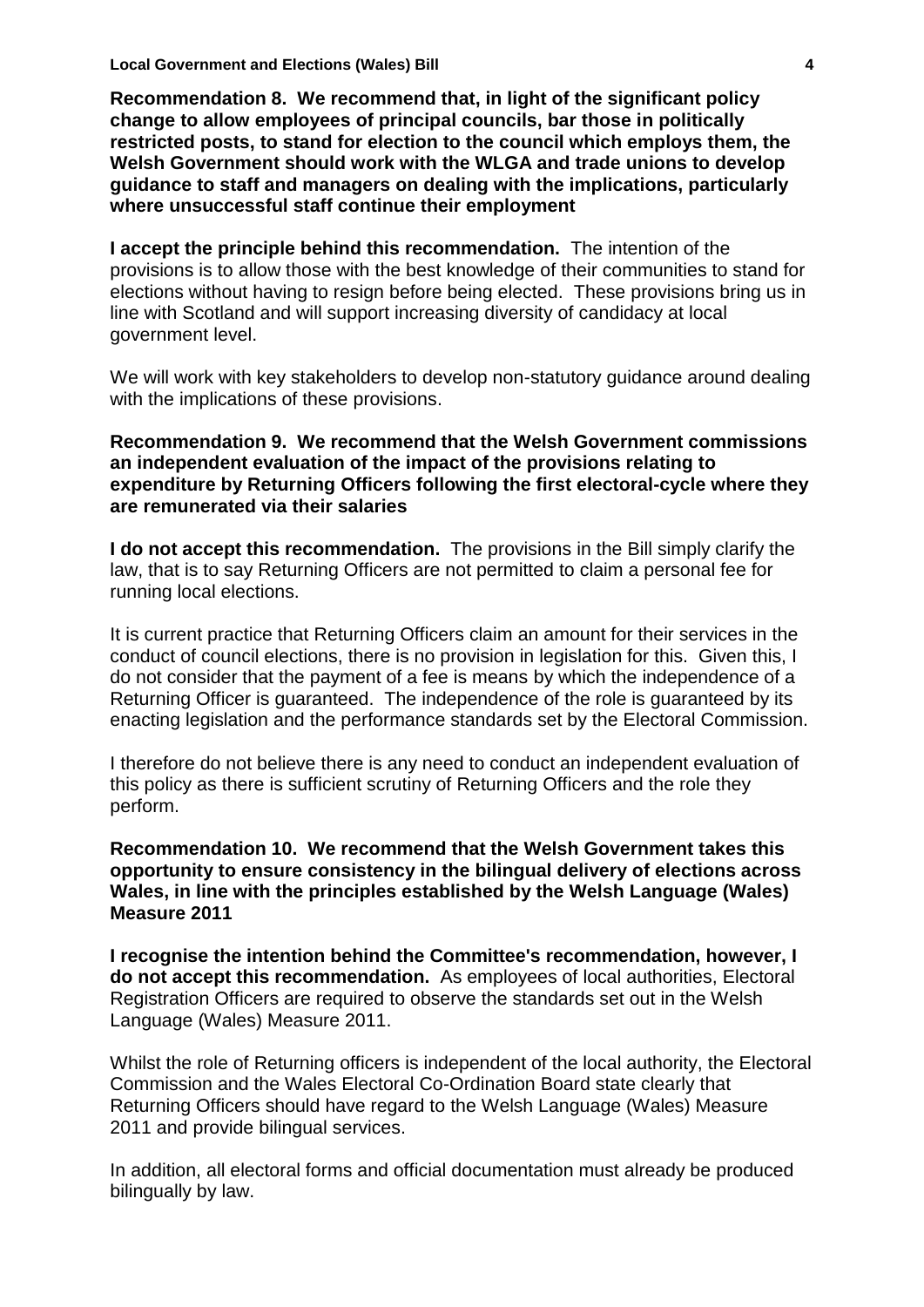**Recommendation 11. We recommend that the Welsh Government reviews the use of the general power of competence by principal councils and eligible community councils, by the end of the next local government electoral cycle, to understand its effectiveness**

**I accept the principle of this recommendation**. When the Explanatory Memorandum is revised at the end of Stage 2, we will reference a review of the use of the general power as part the post implementation review strategy. The nature, timing and consideration of such a review will be a matter for a future Assembly.

**Recommendation 12. We recommend that the duty in section 46(2) be amended to include a requirement on principal councils to collaborate with connected authorities to encourage participation in the making of decisions. Consequently, section 47 should also be amended so that participation strategies reflect this collaboration**

**Recommendation 13. We recommend that section 46(3) is amended so that fire and rescue authorities are named as a connected authority with a principal council**

**I recognise the intention behind the Committee's recommendations, however, I do not accept these recommendations.** Having considered the evidence of stakeholder provided to the Committee I have re-considered these provisions and agree that the duty on principal council to encourage participation in decision making should not extend to' connected bodies', as these are independent and should remain responsible for their own matters.

I intend to bring forward an amendment removing the references to connected authorities. I have carefully considered whether to subject the other authorities, including fire and rescue authorities, to this duty individually however I consider this would be disproportionate.

**Recommendation 14. We recommend that the Welsh Government amends the Local Authorities (Model Code of Conduct) (Wales) Order so that councillors are not required to publish their home address in full within the register of interests**

**I accept this recommendation** and I will look to bring forward the necessary subordinate legislation to amend this Order at an appropriate time.

**Recommendation 15. We recommend that the Welsh Government clarifies the position regarding the publication of community councillors' home addresses and amends the Bill to extend the provision to them in section 50 if necessary**

**I accept the principle behind this recommendation**, however I do not consider it necessary to bring forward an amendment.

Community councils must, under section 55(1) of the Local Government (Democracy) (Wales) Act 2013, make available electronically information about each of its members including how those members may be contacted, there is no requirement for it to be a personal address.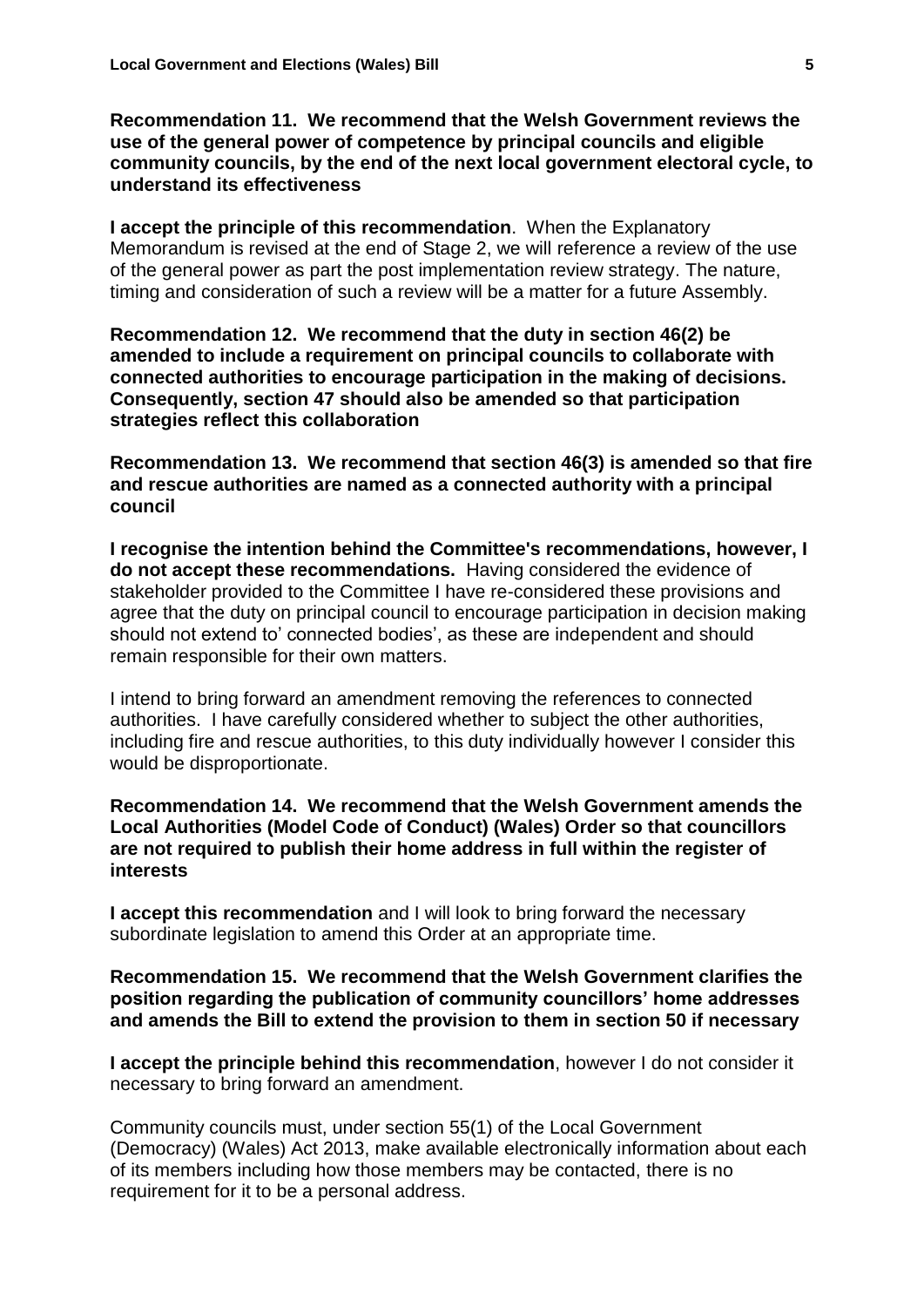The 2013 Act also requires a community council to make available electronically information on how to contact it and, if different, its clerk including a telephone number, postal address and email address. Again there is no requirement for the postal address to be a home address.

The Welsh Minister may issues guidance in respect of section 55(1) of the 2013 to which community councils must have regard. We will be issuing guidance to the sector in respect of a range of provisions in the Bill and will give consideration to clarifying in guidance that the publication of members' home addresses is not required or desirable.

### **Recommendation 16. We recommend that the Welsh Government provides updated guidance on the use of private recording equipment at council meetings in light of the provisions in this Bill relating to the electronic broadcasting of council meetings**

**I accept the principle behind this recommendation.** Officials are currently coworking with representatives of local authorities and the WLGA to co-produce guidance which will underpin a range of provisions within the Bill. To help inform this guidance officials are currently undertaking a series of visits to local authorities to discuss the opportunities and issues connected with both broadcasting and remote attendance.

## **Recommendation 17. We recommend that the Welsh Government extends the provisions in section 56 to include fire and rescue authorities**

**I accept this recommendation** and will explore options for bringing forward an amendment to extend the provisions in section 56 to both fire and rescue authorities and National Park Authorities.

## **Recommendation 18. We recommend that the Welsh Government clarifies in guidance that town and community councils are able to produce composite reports covering all of their reporting obligations**

**I accept this recommendation.** I intend to issue guidance to the town and community council sector in respect of a range of relevant provisions within the Bill, in this guidance I will confirm that these councils can prepare composite reports if they so wish.

**Recommendation 19. We recommend that the Welsh Government consults ALACE and SOLACE on changes relating to the performance management of chief executives prior to amendments to section 60 being tabled during the amending stages**

**I accept this recommendation** and will bring forward the necessary amendment.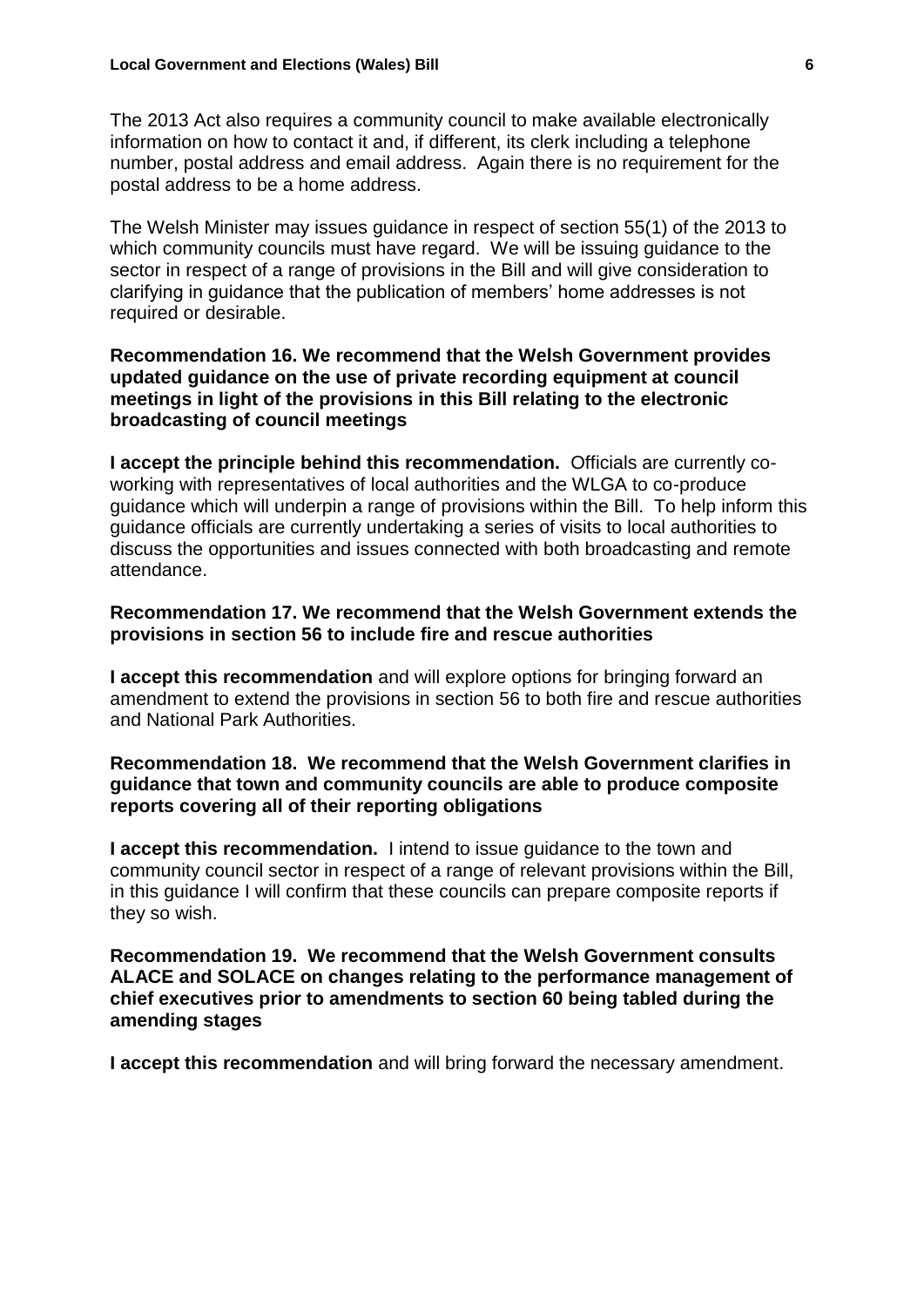**Recommendation 20. We recommend that the Welsh Government bring forward amendments to the Bill that would enable job-sharing for a wider range of specific roles**

**I accept this recommendation** and intend to bring forward an amendment which would enable the Welsh Ministers to, through regulations, make provision facilitating or enabling job sharing in respect of a range of specified roles.

#### **Recommendation 21. We recommend that the Welsh Government undertakes further work to explore the feasibility of enabling two individuals to jointly put themselves forward for election on a job-share basis**

**I recognise the intention behind the Committee's recommendation and agree to undertake further work.** In my response to the Committee's report *Diversity in Local Government* I committed to considering this issue as part of the next phase of our Diversity in Democracy programme, which is currently being developed.

#### **Recommendation 22. We recommend that the Welsh Government actively promotes the provisions relating to assistants to executives and job-sharing as a means of increasing diversity among council executives**

**I accept the principle behind this recommendation.** We are committed to promoting and increasing diversity in local government which is why I've included provisions in respect of job sharing and assistants to executives in the Bill.

In addition, the Bill also includes provision amending section 38 of the Local Government Act 2000 so as to require principal councils to have regard to guidance as regards equality and diversity in respect of executive arrangements.

Whilst we continue to support and promote opportunities to increase diversity, this is not simply a matter for Welsh Government, it is for all partners to embrace current and future opportunities to maximise the potential offered by these and other provisions.

## **Recommendation 23. We recommend that the Welsh Government explores how a duty, similar to the duty on political group leaders to maintain standards of conduct, could be placed on independent members currently not sitting within any political group**

**I reject this recommendation.** The Local Government Act 2000 ("2000 Act") established the ethical standards framework to promote the observance of consistent standards of conduct by local government members.

The ethical framework incorporates a set of ten general principles of conduct, a statutory model code of conduct and local standards committees to promote and maintain high standards of conduct by members.

The model code of conduct incorporates the above general principles and guides members on the declaration and registration of interests. Every relevant authority must adopt a code of conduct based upon the model with members required to give a written undertaking to observe the code before they can take up office.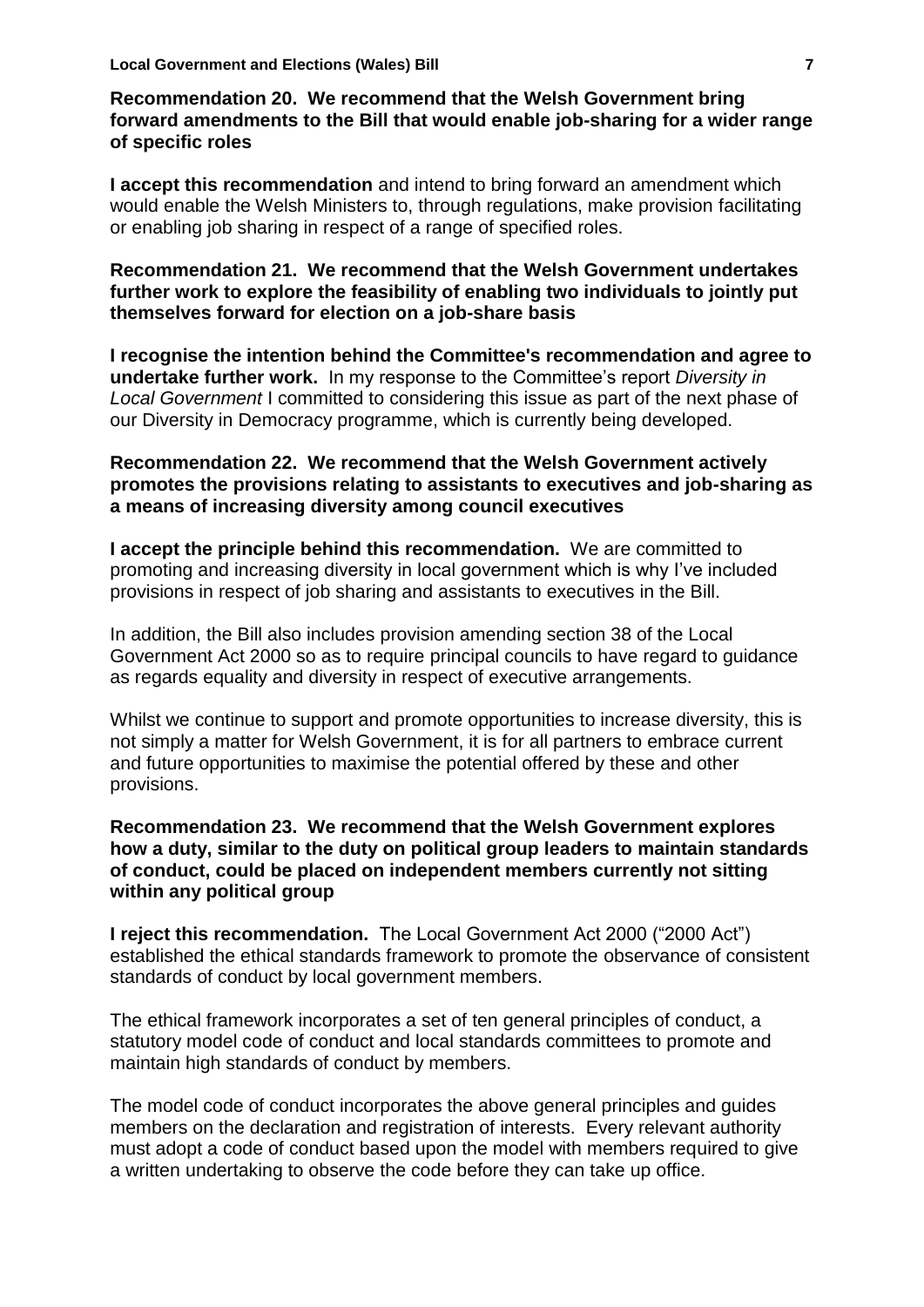#### **Local Government and Elections (Wales) Bill 8**

The duty on political group leaders complements the ethical framework, with leaders of political groups required to take reasonable steps to promote and maintain high standards of conduct within their group. The Bill also subjects standards committee to new functions including ensuring group leaders have access to advice and training to support their new duties and to monitor their compliance with their new duties.

This recommendation would subject independent members to a duty to maintain standards in respect of their own conduct which I consider replicates the requirements of the ethical framework.

I consider the ethical framework to be serving local government well. I am considering the potential value of commissioning a review of the framework to ensure the general principles and model code of conduct remain appropriate and robust.

Independent members may come together to form a political group, as defined in the Local Government (Committees and Political Groups) Regulations 1990, if this were to occur the leader of that group will be subject to the duty in respect of the members of that group.

#### **Recommendation 24. We recommend that the Bill be amended to enable the duty on leaders of political groups in relation to standards of conduct be extended to include leaders of groups within town and community councils, fire and rescue authorities and national park authorities**

**I recognise the intention behind the Committee's recommendations, however, I do not accept these recommendations.** All members of a fire and rescue authority are also members of a principal council. The duty on a political group leader within a principal council in relation to the conduct of the group's members will extend to taking steps to maintain conduct of those members sitting on fire and rescue authorities.

The above principle also applies to the two-thirds of national park authorities who are members of a principal councils.

The current legislative basis for political groups is the Local Government (Committees and Political Groups) Regulations 1990 (made pursuant to section 9(10) and Schedule 1 of Local Government and Housing Act 1989). These regulations do not extend to town and community councils, as such there is currently no legal basis for the creation of political groups in town and community councils.

If I were to bring forward an amendment so as to extend the new section 52A of the Local Government Act 2000 to community councils, it would be possible to use the Welsh Minister's regulation making power at section 52A(3) to define a political group, thereby establishing a legal basis for political groups within town and community councils. This would however, immediately subject the leaders of those groups to new duties. I would be reluctant to so without ensuring sufficient time to fully consider any potential unintended consequences of such new provisions and undertaking appropriate consultation.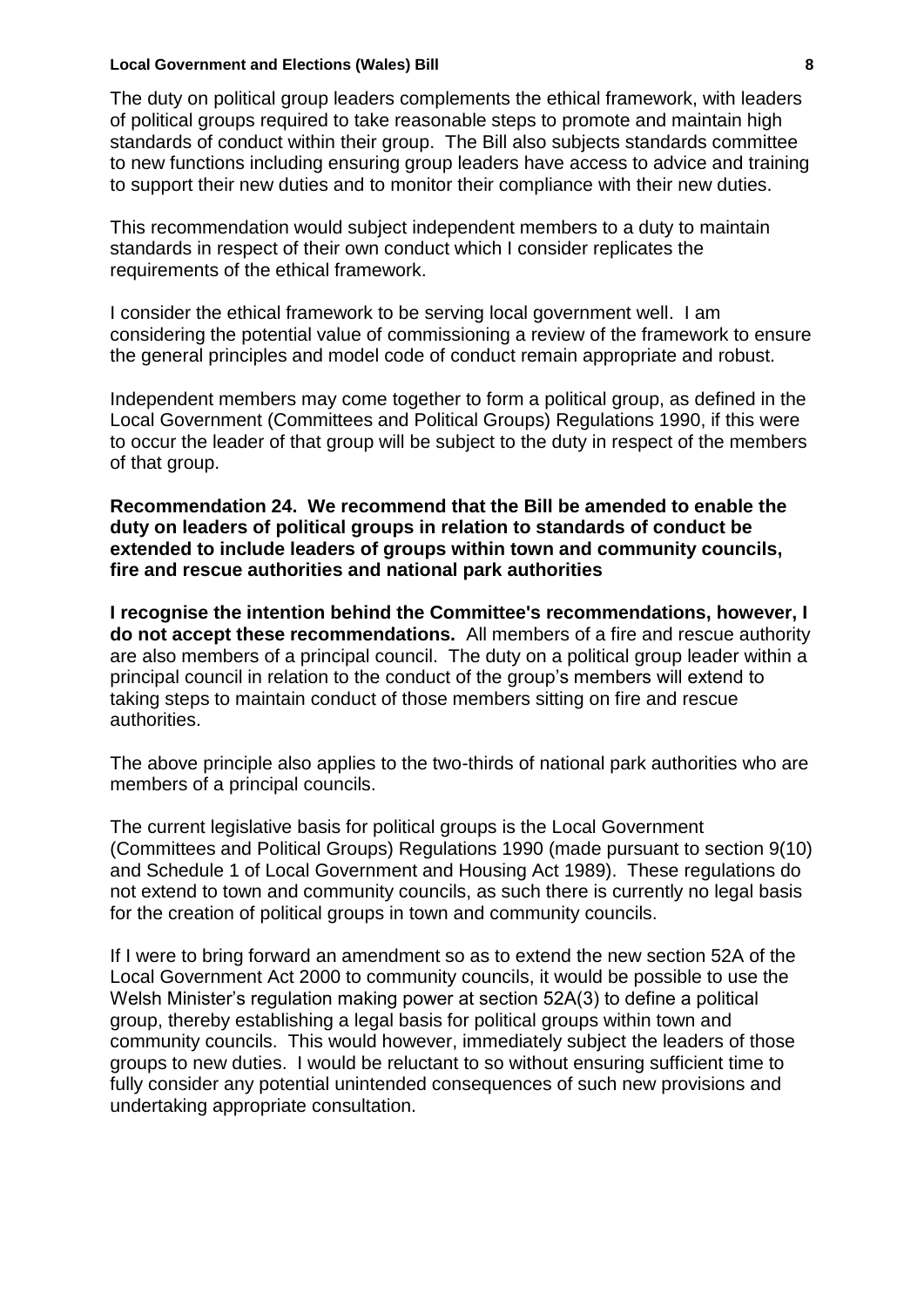**Recommendation 25. We recommend that the Welsh Government, in developing guidance on community council training plans, addresses and supports the recommendations by the Independent Review Panel on mandatory training topics**

**I accept the principle of this recommendation.** The guidance on preparation of training plans will make it clear that there are core areas in which all community councillors should be trained in to enable them to discharge their roles effectively. These areas will reflect those identified in the Independent Review Panel's recommendations. I intend to develop a core package of training for all community councillors to support this. I do not however intend to mandate specific training.

Officials will work with representatives from the sector to co-design the package of training.

**Recommendation 26. We recommend that the Welsh Government amends the provisions relating to the duty on a principal council to report on its performance to include a deadline for the completion of the self-assessments every year.**

**I accept this recommendation** and will bring forward the necessary amendment.

**Recommendation 27. We recommend that the Welsh Government uses the opportunity, in the making of regulations, to specify minimum levels of skills, experience and representation from different professional sectors and communities required among members of panel performance assessments.**

**I recognise the intention behind the Committee's recommendation, however, I do not accept this recommendation at this time**. We are working with WLGA and local authorities to co-design guidance in respect of the new performance and governance regime, to which principal council will be required to have regard. I intend this guidance to cover a number of matters including those detailed in this recommendation.

Should it become apparent that there is a need for a more prescriptive approach, regulations can be prepared and full consideration given to the matters which should be covered by the regulations based on the evidence gained during the implementation of the new performance and governance framework.

#### **Recommendation 28. We recommend that the Welsh Government engages with the Auditor General for Wales to provide clarification on the arrangements for coordination between regulators in sections 118 and 119.**

**I accept this recommendation** and we will continue to engage with the AGW and WAO.

The requirement for coordination between regulators replicates existing requirements contained within the Local Government (Wales) Measure 2009 and the requirement to produce a timetable is not intended to limit or restrict the regulators in undertaking short notice inspections.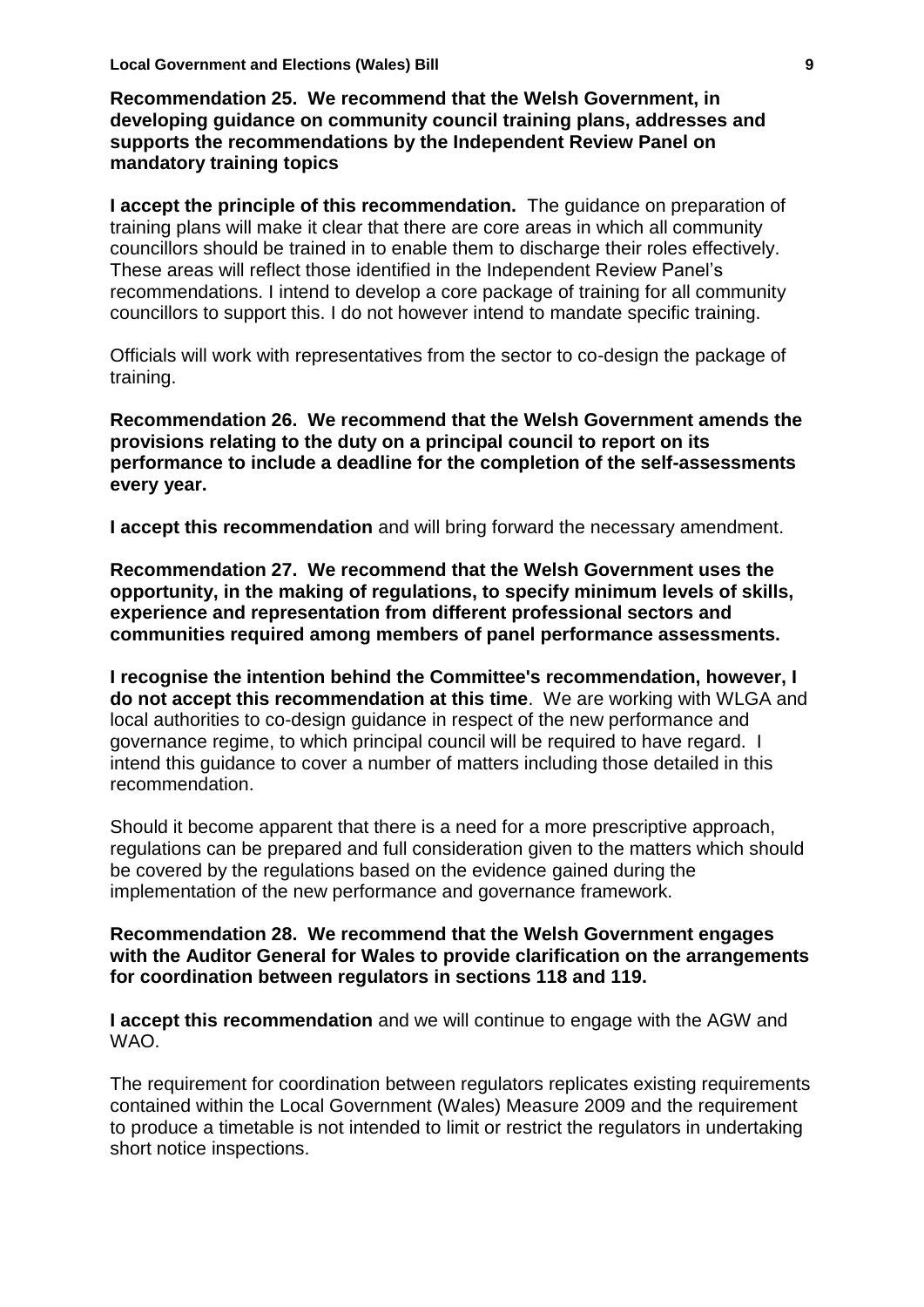#### **Local Government and Elections (Wales) Bill 10**

The intention in the Bill, as under the 2009 Measure, is to ensure that where possible, (and where inspection dates are known), regulators are able to co-ordinate their activity to minimise the overall audit burden on authorities.

**Recommendation 29. We recommend that guidance issued by the Welsh Government clarifies that a special inspection report by the Auditor General for Wales can only be considered as evidence for making restructuring regulations under Chapter 2 of Part 7 if there is a wider range of evidence available**

**I reject this recommendation.** Prior to making restructuring regulations the Welsh Ministers must be satisfied that each of the conditions set out in section 128 of the Bill have been met.

The Welsh Ministers will need to consider all options and draw on evidence of the circumstances of the authority in question. This will include reports and reviews by the various regulators in the normal course of business and such procedures and interventions in the council already sanctioned under the new performance and governance regime, including, if no abolition request has been submitted, a special inspection by the Auditor General for Wales.

**Recommendation 30. We recommend that the Welsh Government works with the WLGA to consider alternative measures for recouping debt accrued through non-payment of council tax, in light of the removal of imprisonment as a sanction.** 

**I recognise the intention behind the Committee's recommendation, however, I do not accept this recommendation.** The sanction of imprisonment was removed through regulations made last year, the provisions in the Bill only act to ensure that this sanction cannot be reintroduced without primary legislation.

Our efforts are focused on prevention as there is considerable evidence that early engagement with households to prevent debt occurring and escalating is more effective than action to enforce the payment of arrears. We have continued our national awareness campaign aimed at improving take-up of the range of support available to help households in meeting their council tax liability. This support is vital in helping to prevent households getting into arrears.

We have been working closely with the WLGA, experienced practitioners in local authorities and advice services to improve all aspects of council tax collection and the management of arrears and we remain committed to doing so. This work is enabling us to identify and share good practice to ensure that any action taken on council tax arrears is proportionate, fair and consistent. The Council Tax Protocol for Wales was developed as part of this work. It has been endorsed by the Welsh Government and the WLGA and is being implemented in every local authority.